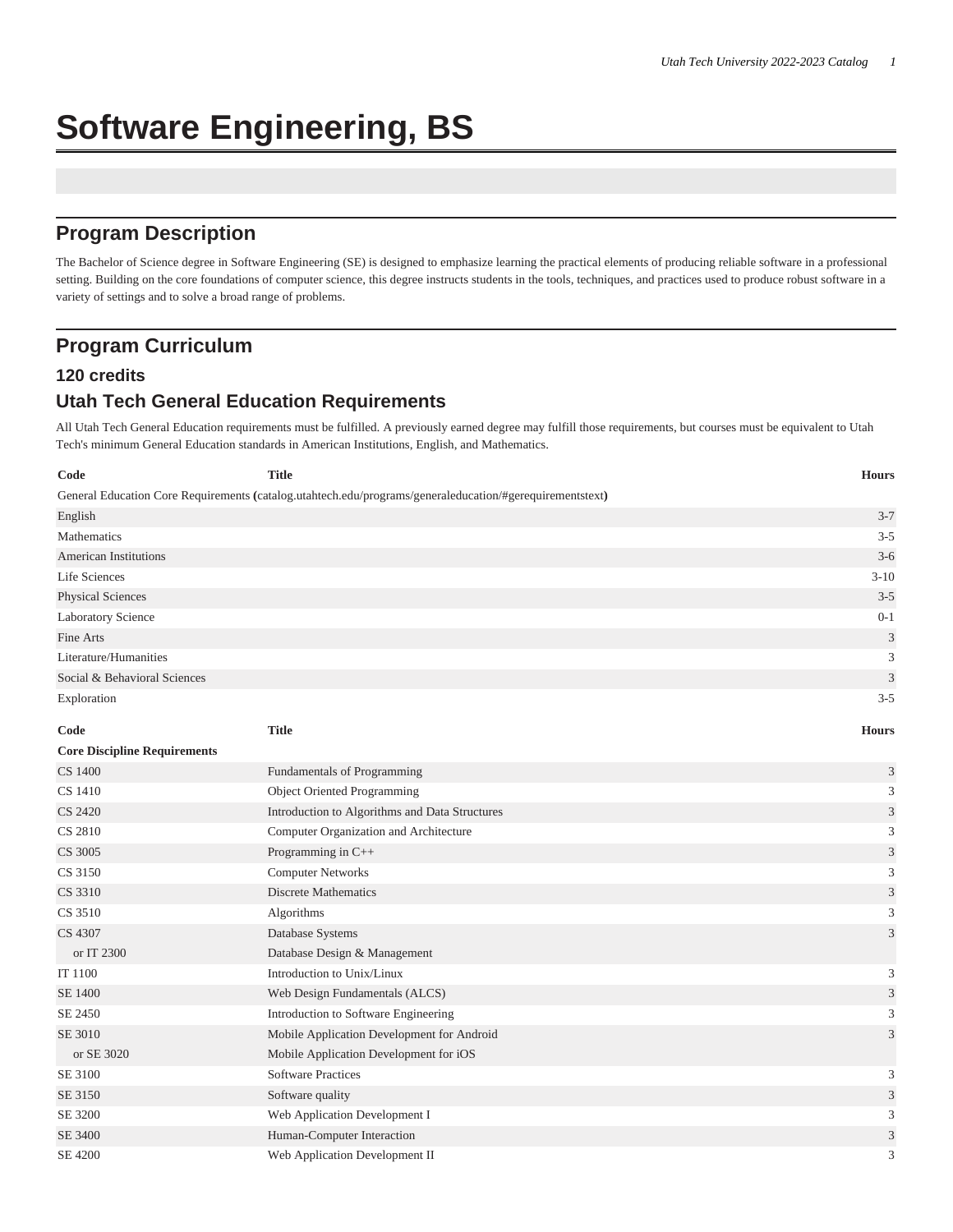| SE 4600                                                                     | Senior Project                             | $\sqrt{3}$     |
|-----------------------------------------------------------------------------|--------------------------------------------|----------------|
| <b>ENGL 2100</b>                                                            | Technical Writing (ALCS)                   | $\mathfrak{Z}$ |
| <b>MATH 1100</b>                                                            | Business Calculus (MA)                     | $\mathfrak{Z}$ |
| or MATH 1210                                                                | Calculus I (MA)                            |                |
| <b>MATH 2050</b>                                                            | Applied Statistics with Programming        | 3              |
| Complete six $(6)$ credits from the following list of elective courses: $1$ |                                            | $6\,$          |
| CS 3400                                                                     | <b>Operating Systems</b>                   |                |
| CS 3410                                                                     | Distributed Systems                        |                |
| CS 3520                                                                     | Programming Languages                      |                |
| CS 3530                                                                     | <b>Computational Theory</b>                |                |
| CS 3600                                                                     | <b>Graphics Programming</b>                |                |
| CS 4300                                                                     | Artificial Intelligence                    |                |
| CS 4320                                                                     | Machine Learning                           |                |
| CS 4550                                                                     | Compilers                                  |                |
| <b>CS 4800R</b>                                                             | Undergraduate Research (up to 6 credits)   |                |
| CS 4990                                                                     | Special Topics in Computer Science         |                |
| <b>CS 4991R</b>                                                             | <b>Competitive Programming</b>             |                |
| <b>CS 4992R</b>                                                             | Computer Science Seminar (up to 4 credits) |                |
| <b>DES 2100</b>                                                             | Design Thinking                            |                |
| IT 2700                                                                     | <b>Information Security</b>                |                |
| IT 3100                                                                     | Systems Design and Administration          |                |
| IT 3110                                                                     | <b>System Automation</b>                   |                |
| IT 3300                                                                     | DevOps Virtualization                      |                |
| IT 4070                                                                     | Data Visualization and Storytelling        |                |
| IT 4200                                                                     | DevOps Lifecycle Management                |                |
| <b>MKTG 4200</b>                                                            | <b>Entrepreneurial Marketing</b>           |                |
| SE 3010                                                                     | Mobile Application Development for Android |                |
| SE 3020                                                                     | Mobile Application Development for iOS     |                |
| SE 3450                                                                     | User Experience Design                     |                |
| SE 3500                                                                     | Tech Entrepreneurship                      |                |
| SE 3550                                                                     | Online Marketing and SEO (ALCS)            |                |
| SE 3600                                                                     | <b>Application Development</b>             |                |
| SE 4920                                                                     | Internship (ALPP)                          |                |
| SE 4990                                                                     | Special Topics in Software Engineering     |                |

# **complete all course from one of the following tracks: <sup>1</sup>**

| Code                                       | <b>Title</b>                                                                                         | <b>Hours</b> |
|--------------------------------------------|------------------------------------------------------------------------------------------------------|--------------|
| <b>Entrepreneurial and Marketing Track</b> |                                                                                                      |              |
| <b>DES 2100</b>                            | Design Thinking                                                                                      | 3            |
| SE 3500                                    | Tech Entrepreneurship                                                                                | 3            |
| SE 3550                                    | Online Marketing and SEO (ALCS)                                                                      | 3            |
| Code                                       | <b>Title</b>                                                                                         | <b>Hours</b> |
| <b>DevOps Track</b>                        |                                                                                                      |              |
| IT 3110                                    | System Automation (Prerequisites: IT 3100 and IT 2400)                                               | 3            |
| IT 3300                                    | DevOps Virtualization (Prerequisites: IT 2400)                                                       | 3            |
| IT 4200                                    | DevOps Lifecycle Management                                                                          | 3            |
| Code                                       | <b>Title</b>                                                                                         | <b>Hours</b> |
| <b>Application Track</b>                   |                                                                                                      |              |
| SE 3600                                    | <b>Application Development</b>                                                                       | 3            |
| SE 3010                                    | Mobile Application Development for Android (Must be different than course used for core requirement) | 3            |